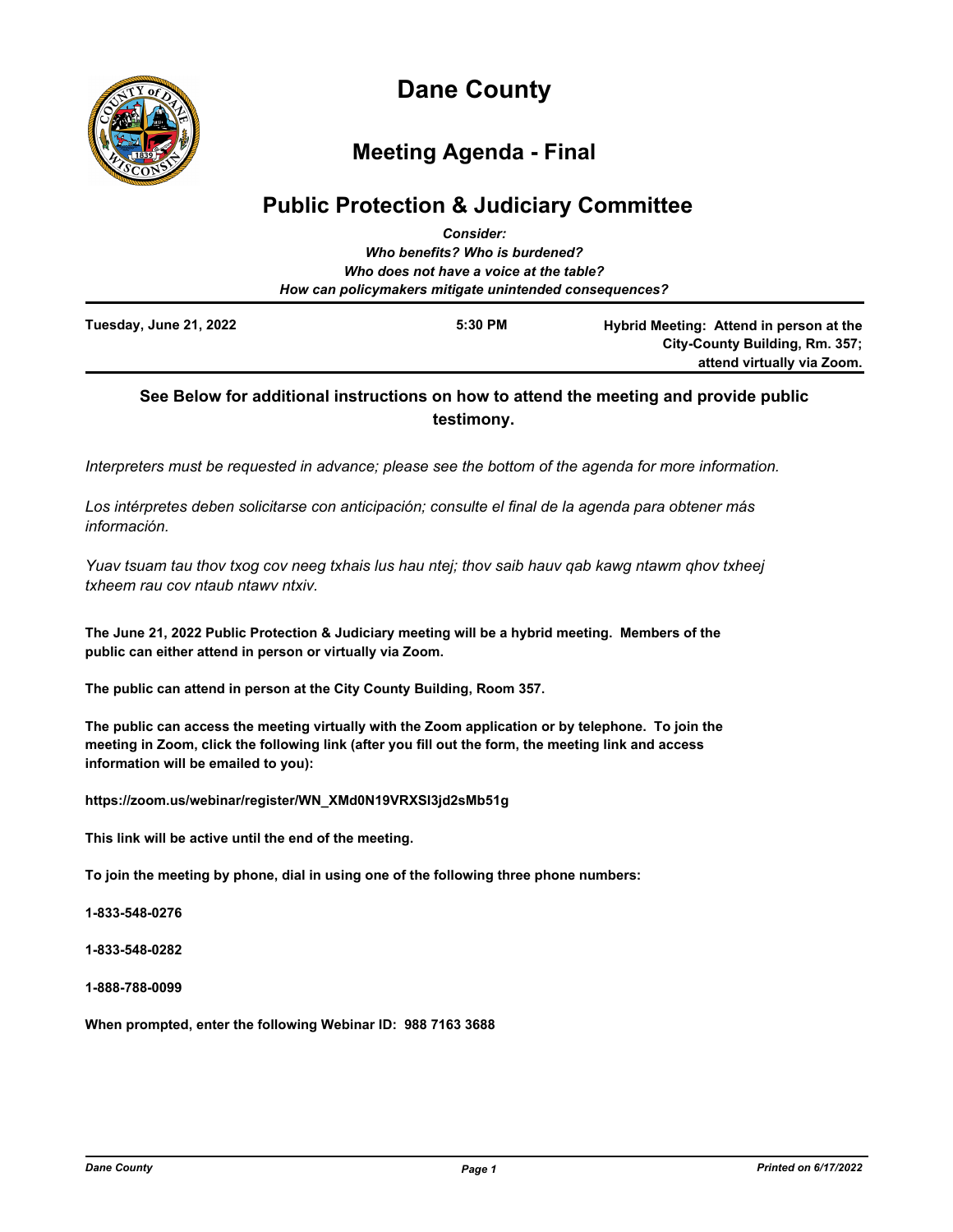**PROCESS TO PROVIDE PUBLIC COMMENT:**

**IN PERSON: Any member of the public wishing to speak on/support/oppose an agenda item can register in person at the meeting using paper registration forms. IT IS HIGHLY ENCOURAGED TO REGISTER VIA THE ZOOM LINK ABOVE EVEN IF YOU PLAN ON ATTENDING IN PERSON.**

**In person registrations to provide public comment will be accepted throughout the meeting.**

**VIRTUAL: Any members of the public wishing to register to speak on/support/oppose an agenda item MUST REGISTER USING THE LINK ABOVE (even if you plan to attend using your phone).**

**Virtual registrations to provide public comment will be accepted until 30 minutes prior to the beginning of the meeting.**

**In order to testify (provide public comment) virtually, you must be in attendance at the meeting via Zoom or phone. You will then either be unmuted or promoted to a panelist and provided time to speak to the body.**

**If you want to submit a written comment for this meeting or send handouts for board members, please send them to: stavn@countyofdane.com**

## **A. Call To Order**

## **B. Consideration of Minutes**

**1.** [2022 MIN-105](http://dane.legistar.com/gateway.aspx?m=l&id=/matter.aspx?key=23055) PP&J MINUTES OF JUNE 7, 2022

#### [2022 MIN-105 06-07-2022](http://dane.legistar.com/gateway.aspx?M=F&ID=48770f22-19a6-4134-9142-e86ee4241d4c.pdf) *Attachments:*

[Corp Counsel Review of PPJ & CJC Committee Ordinance 06-07-2022](http://dane.legistar.com/gateway.aspx?M=F&ID=ffdd5ec9-dcd8-4614-bce4-e6899980988d.pdf) [CJC Lesson 06-07-2022](http://dane.legistar.com/gateway.aspx?M=F&ID=ef635ee8-d0c6-4268-bb9f-faecff8f063e.pdf) [06-07-2022 PP&J Registrations](http://dane.legistar.com/gateway.aspx?M=F&ID=21c3412c-be75-4ff6-89eb-466b62afd823.pdf) [06-06-2022 Registration Email from Dan Fitch](http://dane.legistar.com/gateway.aspx?M=F&ID=6e5be6d4-a572-4d83-949f-00eff3c33f37.pdf)

## **C. Referrals (Resolutions & Ordinance Amendments)**

**1.** [2022 RES-029](http://dane.legistar.com/gateway.aspx?m=l&id=/matter.aspx?key=22848) AUTHORIZING AN EXTENSION OF THE LTE HOURS IN THE DANE COUNTY DISTRICT ATTORNEYS OFFICE VICTIM WITNESS UNIT

*Sponsors:* PELLEBON, KIGEYA, RATCLIFF and ROSE

[2022 RES-029](http://dane.legistar.com/gateway.aspx?M=F&ID=e494d09a-fff1-4386-a218-72dffc9886f8.pdf) *Attachments:*

[2022 RES-029 FISCAL NOTE](http://dane.legistar.com/gateway.aspx?M=F&ID=8fc0a0eb-d96b-49c6-ab39-1a796c43c5bb.pdf)

#### *Legislative History*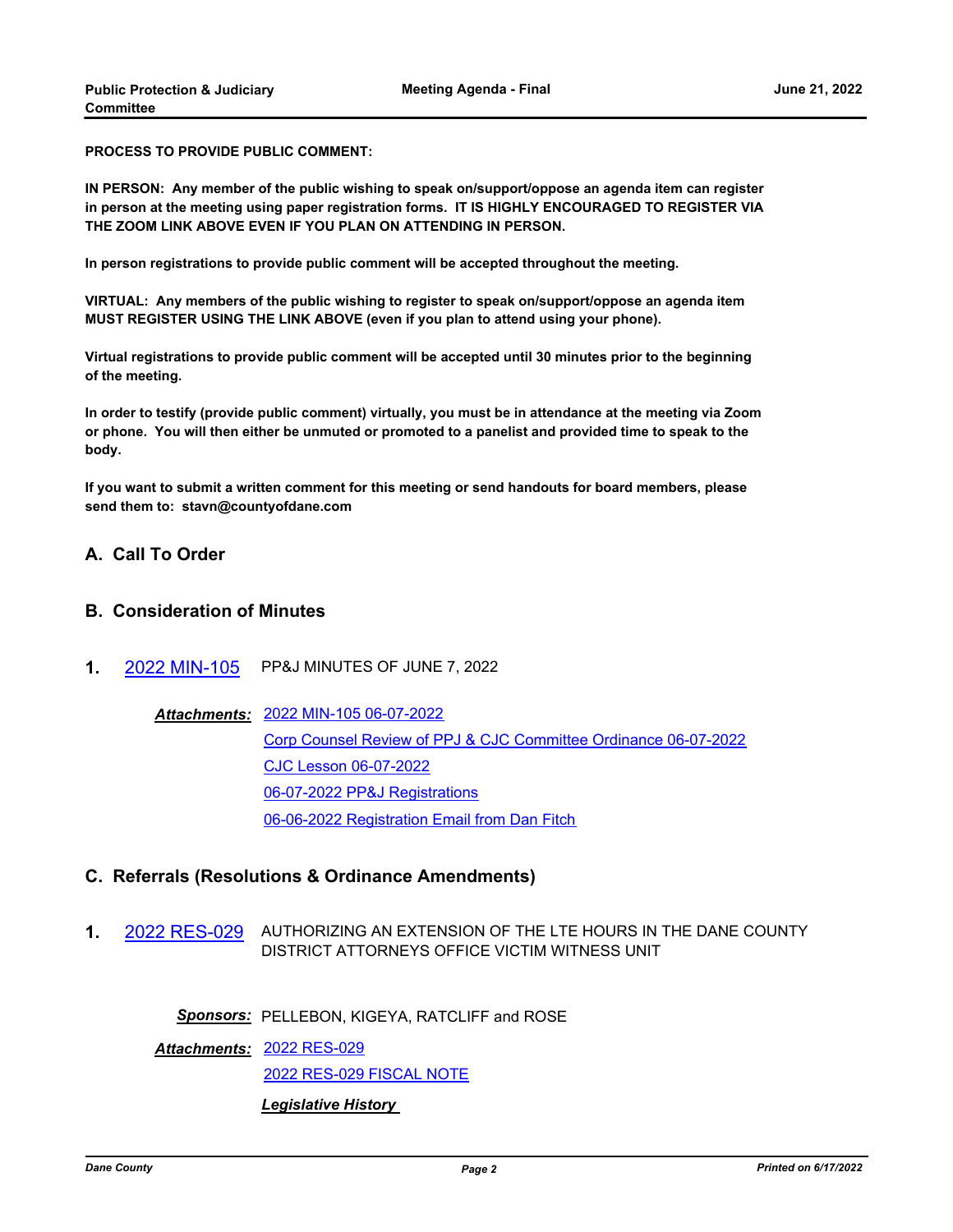| 5/20/22                                                                     | <b>County Board</b>                                          | referred to the Public Protection &<br><b>Judiciary Committee</b> |  |  |
|-----------------------------------------------------------------------------|--------------------------------------------------------------|-------------------------------------------------------------------|--|--|
| This resolution was referred to the Public Protection & Judiciary Committee |                                                              |                                                                   |  |  |
| 5/20/22                                                                     | County Board                                                 | referred to the Personnel &<br><b>Finance Committee</b>           |  |  |
| This resolution was referred to the Personnel & Finance Committee           |                                                              |                                                                   |  |  |
| 5/24/22                                                                     | <b>Public Protection &amp;</b><br><b>Judiciary Committee</b> | recommended for approval                                          |  |  |
| Pellebon and Brown presented. A motion was made by WEIGAND, seconded        |                                                              |                                                                   |  |  |
| by GRAY, that the Resolution be recommended for approval. The motion        |                                                              |                                                                   |  |  |
| carried by a voice vote. 7-0; No YGP members present. Passed                |                                                              |                                                                   |  |  |
| 6/13/22                                                                     | Personnel & Finance<br>Committee                             | recommended for approval                                          |  |  |
| A motion was made by ERICKSON, seconded by VELDRAN, that the                |                                                              |                                                                   |  |  |
| Resolution be recommended for approval. The motion carried by a voice vote  |                                                              |                                                                   |  |  |
| 5-0. Passed                                                                 |                                                              |                                                                   |  |  |

## **D. Reports to Committee**

**1.** [2022 RPT-136](http://dane.legistar.com/gateway.aspx?m=l&id=/matter.aspx?key=23114) CJC - QUARTER 2 REPORT

*Attachments:* [2022 RPT-136 Q2 CJC Report to PPJ](http://dane.legistar.com/gateway.aspx?M=F&ID=6f7832cb-1e8a-4dc4-a208-6a25abf9bed3.pdf)

## **E. Discussion**

*Assessing impact of initial appearance weekend court on the Dane County jail population (see JFA Report, page 10)*

**1.** [2022 RPT-137](http://dane.legistar.com/gateway.aspx?m=l&id=/matter.aspx?key=23121) PP&J DISCUSSION OF JFA REPORT REGARDING IA WEEKEND COURT

*Attachments:* [2022 RPT-137 JFA Final Report 10-29-2021](http://dane.legistar.com/gateway.aspx?M=F&ID=55fbf1ec-387e-4792-93b0-8f9bde1f6d4e.pdf)

## **F. Future Meeting Items and Dates**

*Regular meeting: July 26, 2022*

*Joint meeting with HHN: July 28, 2022*

## **G. Public Comment on Items not on the Agenda**